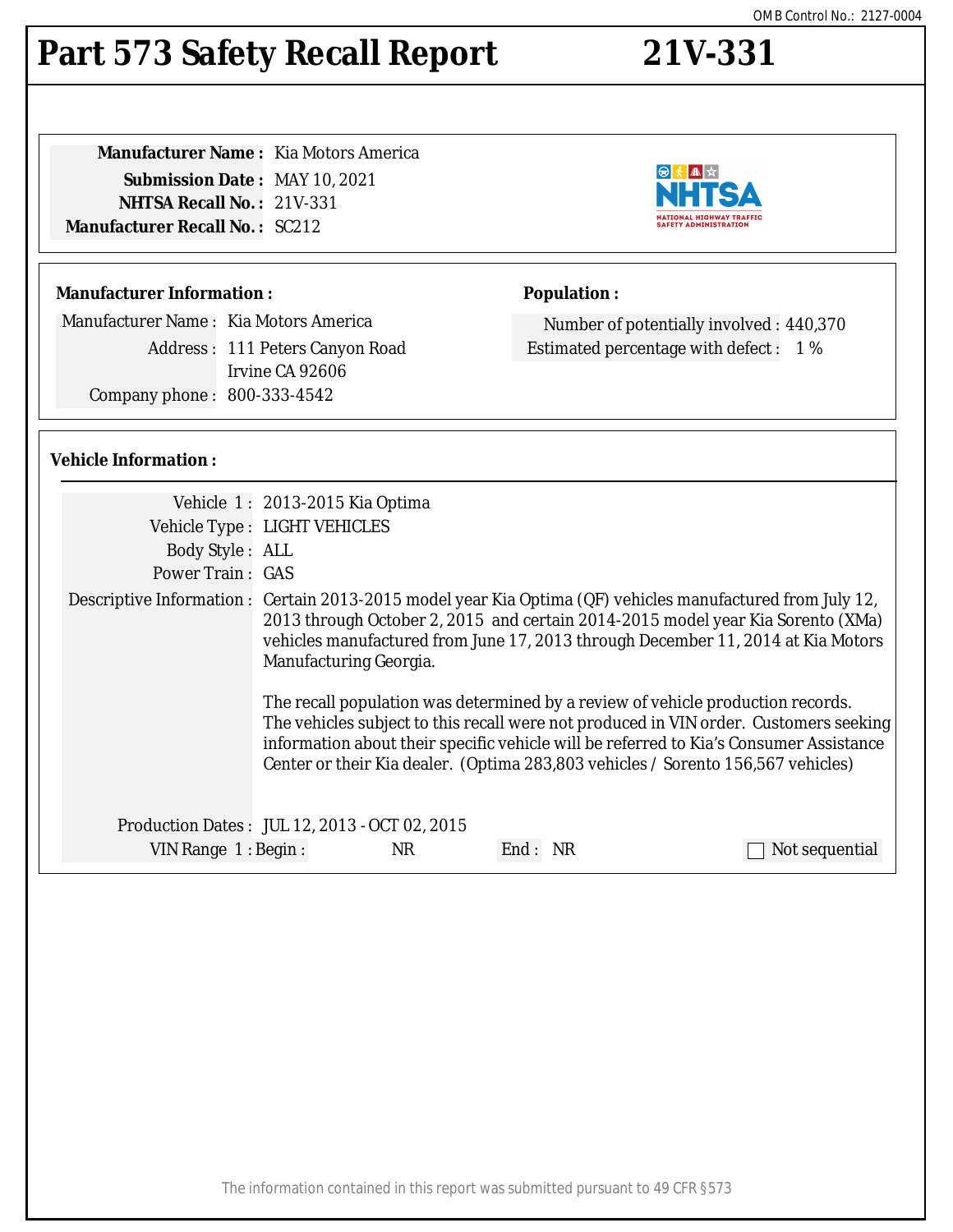# Part 573 Safety Recall Report 21V-331 Page 2

|                                                                                                                                                                                                                                                                                                                                                                                                                                                        | Vehicle 2: 2014-2015 Kia Sorento              |         |                                                                                                                                                                                                                                                                                                                                                        |
|--------------------------------------------------------------------------------------------------------------------------------------------------------------------------------------------------------------------------------------------------------------------------------------------------------------------------------------------------------------------------------------------------------------------------------------------------------|-----------------------------------------------|---------|--------------------------------------------------------------------------------------------------------------------------------------------------------------------------------------------------------------------------------------------------------------------------------------------------------------------------------------------------------|
| Vehicle Type : LIGHT VEHICLES                                                                                                                                                                                                                                                                                                                                                                                                                          |                                               |         |                                                                                                                                                                                                                                                                                                                                                        |
| Body Style: ALL                                                                                                                                                                                                                                                                                                                                                                                                                                        |                                               |         |                                                                                                                                                                                                                                                                                                                                                        |
| <b>Power Train: GAS</b>                                                                                                                                                                                                                                                                                                                                                                                                                                |                                               |         |                                                                                                                                                                                                                                                                                                                                                        |
|                                                                                                                                                                                                                                                                                                                                                                                                                                                        | Manufacturing Georgia.                        |         | Descriptive Information : Certain 2013-2015 model year Kia Optima (QF) vehicles manufactured from July 12,<br>2013 through October 2, 2015 and certain 2014-2015 model year Kia Sorento (XMa)<br>vehicles manufactured from June 17, 2013 through December 11, 2014 at Kia Motors                                                                      |
|                                                                                                                                                                                                                                                                                                                                                                                                                                                        |                                               |         | The recall population was determined by a review of vehicle production records.<br>The vehicles subject to this recall were not produced in VIN order. Customers seeking<br>information about their specific vehicle will be referred to Kia's Consumer Assistance<br>Center or their Kia dealer. (Optima 283,803 vehicles / Sorento 156,567 vehicles) |
|                                                                                                                                                                                                                                                                                                                                                                                                                                                        | Production Dates: JUN 17, 2013 - DEC 11, 2014 |         |                                                                                                                                                                                                                                                                                                                                                        |
| VIN Range 1: Begin:                                                                                                                                                                                                                                                                                                                                                                                                                                    | <b>NR</b>                                     | End: NR | Not sequential                                                                                                                                                                                                                                                                                                                                         |
| <b>Description of Defect:</b><br>Description of the Defect: Due to suspected supplier quality deviation issue, brake fluid may leak<br>FMVSS 1 : NR<br>FMVSS 2: NR<br>Description of the Safety Risk: An electrical short in the HECU increases the risk of a fire.<br>Description of the Cause : Leaking brake fluid internally in the HECU<br>Identification of Any Warning Illumination of the MIL and/or ABS warning light, burning/melting smell, | that can Occur: smoke from engine compartment |         | internally inside the Hydraulic Electronic Control Unit (HECU) which, over<br>time, can result in an electrical short circuit. An electrical short circuit in the<br>HECU increases the risk of an engine compartment fire while parked or driving.                                                                                                    |
| <b>Involved Components:</b>                                                                                                                                                                                                                                                                                                                                                                                                                            |                                               |         |                                                                                                                                                                                                                                                                                                                                                        |
| <b>Component Name 1: HECU</b>                                                                                                                                                                                                                                                                                                                                                                                                                          |                                               |         |                                                                                                                                                                                                                                                                                                                                                        |
|                                                                                                                                                                                                                                                                                                                                                                                                                                                        |                                               |         | Component Description : Hydraulic Electronic Control Unit: Optima (QF) w/o Electric Parking Brake (EPB)                                                                                                                                                                                                                                                |
|                                                                                                                                                                                                                                                                                                                                                                                                                                                        |                                               |         |                                                                                                                                                                                                                                                                                                                                                        |
| Component Part Number: 58920-2T870, 58920-2T550                                                                                                                                                                                                                                                                                                                                                                                                        |                                               |         |                                                                                                                                                                                                                                                                                                                                                        |
|                                                                                                                                                                                                                                                                                                                                                                                                                                                        |                                               |         |                                                                                                                                                                                                                                                                                                                                                        |
|                                                                                                                                                                                                                                                                                                                                                                                                                                                        |                                               |         |                                                                                                                                                                                                                                                                                                                                                        |

The information contained in this report was submitted pursuant to 49 CFR §573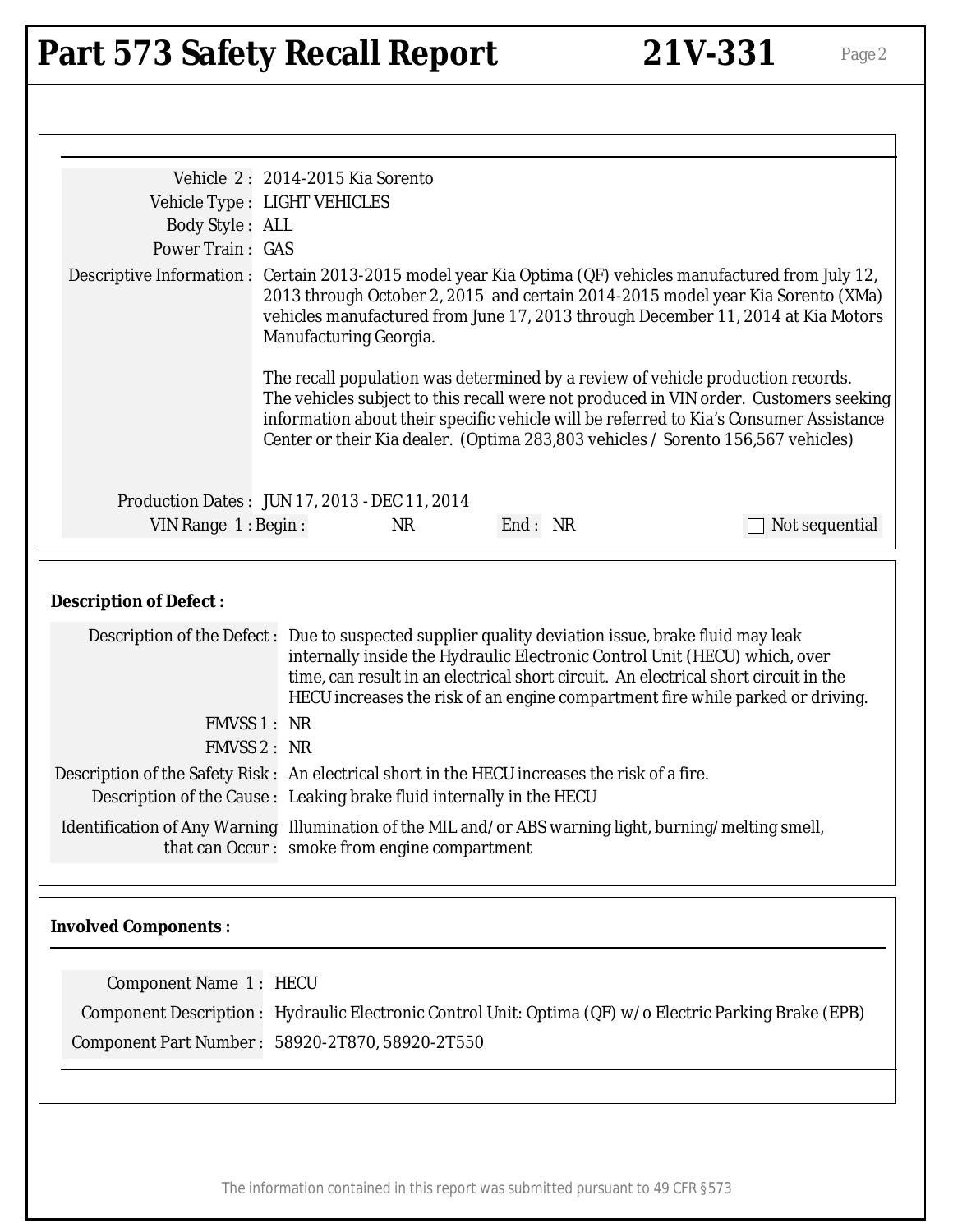# Part 573 Safety Recall Report 21V-331 Page 3

| Component Name 2: HECU |                                                                               |
|------------------------|-------------------------------------------------------------------------------|
|                        | Component Description : Hydraulic Electronic Control Unit: Optima (QF) w/ EPB |
|                        | Component Part Number: 58920-4C870, 58920-4C550                               |

Component Name 3 : HECU Component Description : Hydraulic Electronic Control Unit: Sorento (XMa) Component Part Number : 58920-1U000

### **Supplier Identification :**

#### **Component Manufacturer**

Name : Mando America Corp. (Georgia Plant) Address : 955 Meriwether Park Dr. Hogansville Hogansville Georgia 30230 Country : United States

# **Chronology :**

See attached document titled "2013-2015 Optima & 2014-2015 Sorento HECU Chronology"